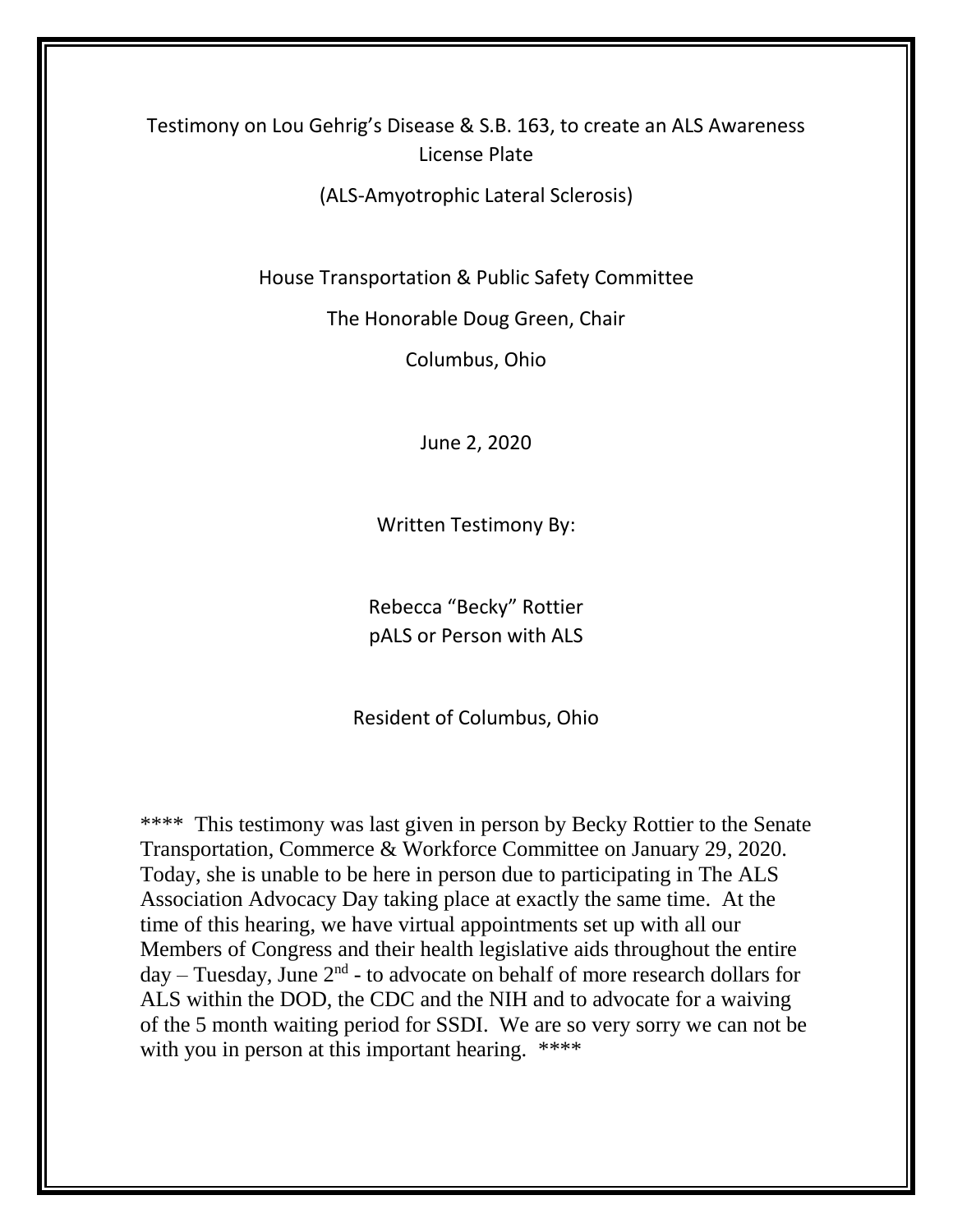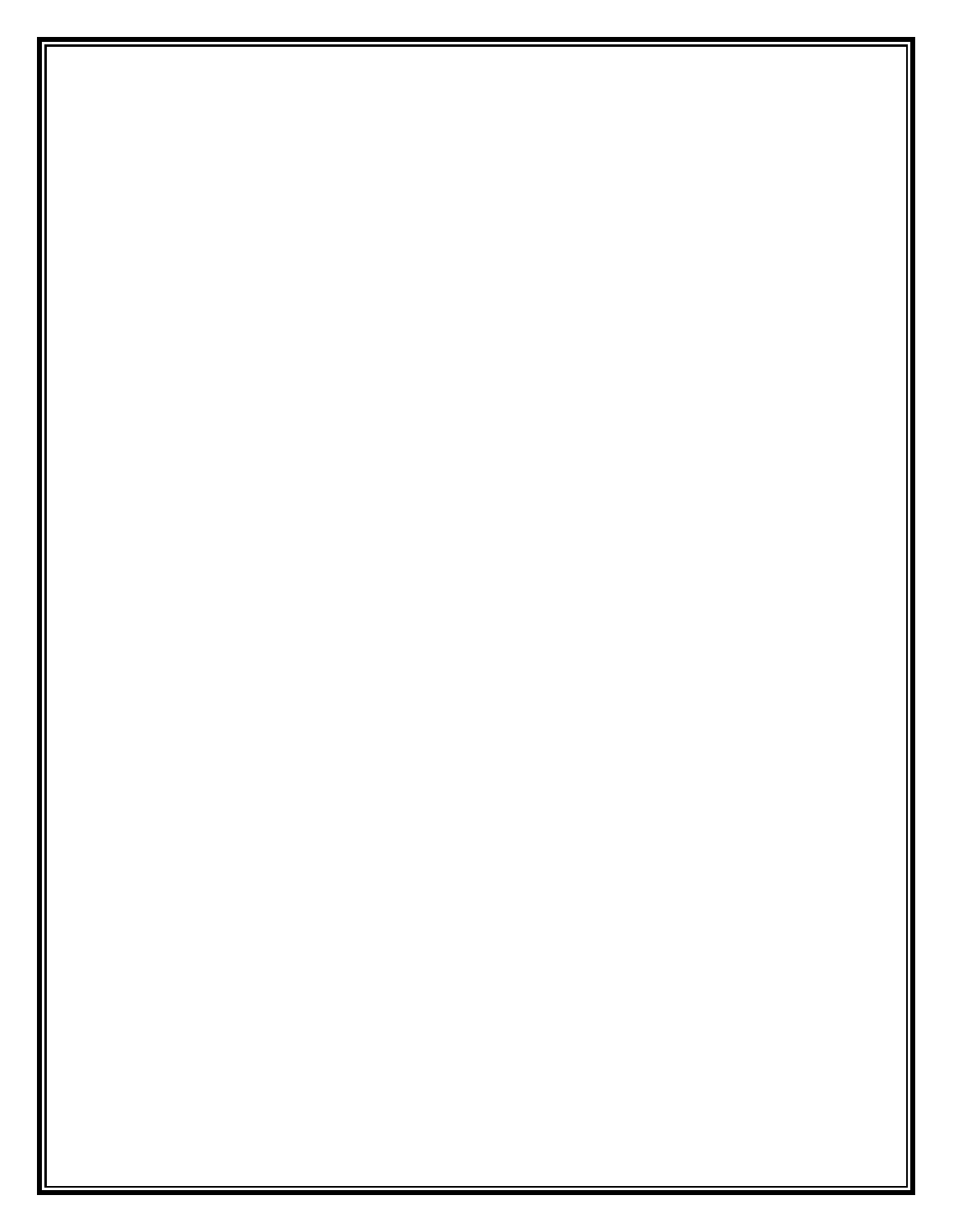Good morning. My name is Becky Rottier. First, I would like to thank you for the opportunity to share my story. I never thought I would be standing here telling you about ALS. Those who know me know that public speaking is totally out of my comfort zone. But when you are facing a disease like ALS you realize you can do things that you never thought you could.

The first time I had ever heard of ALS or Lou Gehrig 's disease is when I helped my son and his friends do a video for the Ice Bucket Challenge in 2014. They were sophomores in high school and probably were doing it more for fun and to be part of the fad than anything else. I do remember learning what the disease was thru this challenge and thinking to myself: "Wow, how horrible, that would be the absolute worst thing to happen to somebody!" Little did I know that about a year later, I would start having my first symptoms. In the fall of 2015, I noticed I couldn't do a calf raise on my left side when reaching for something high in my kitchen cupboard. I also noticed that I couldn't curl my toes very well on the left

1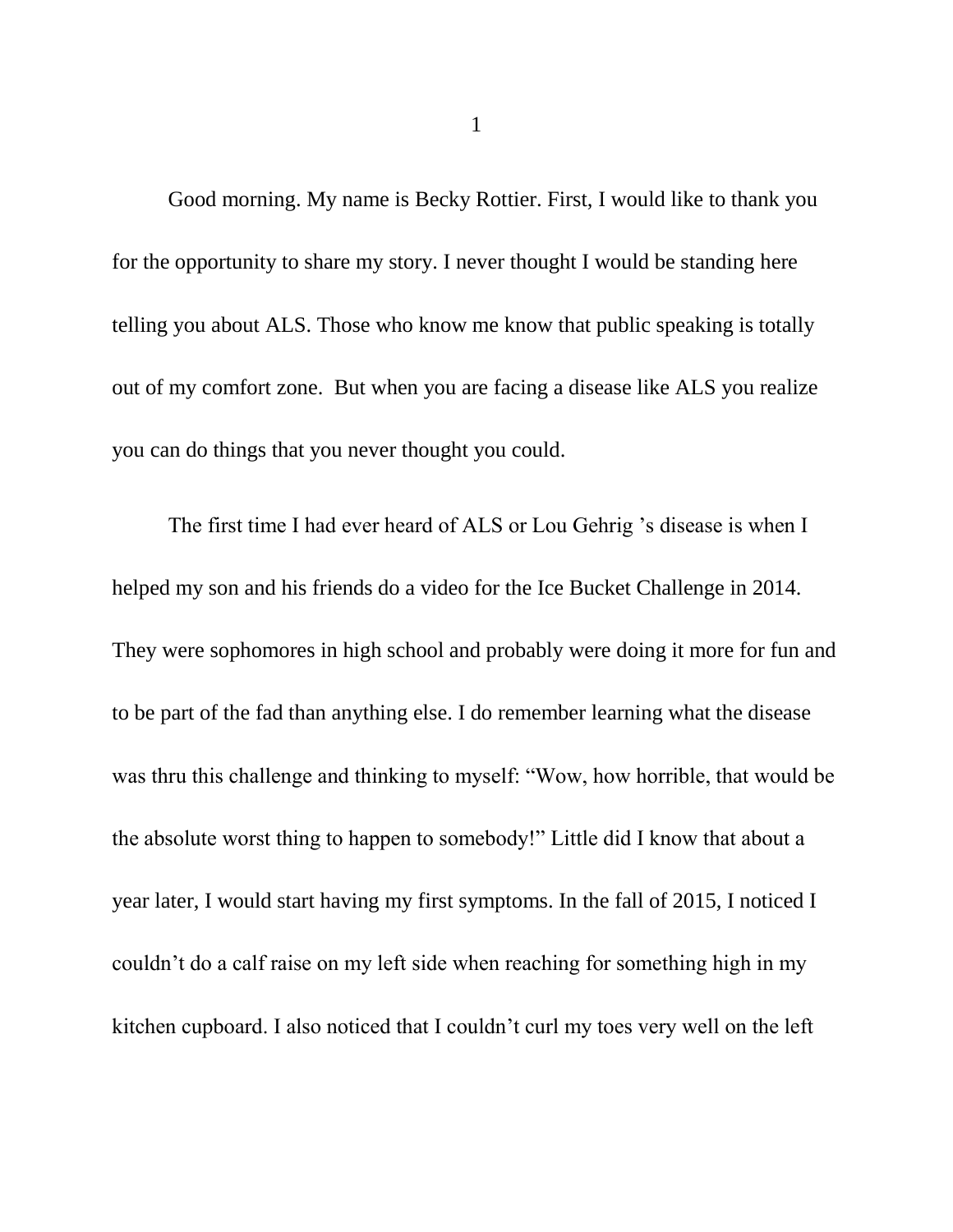side either. I thought how strange. But I didn't think much of it. I was just overweight and getting old. This obviously didn't go away but I continued to live with it for a year or so. Until about a year later when I was in a walking group and I just couldn't keep up. One of my friends told me I walked funny. I got my son off to college and decided I better go to a doctor. This was the fall of 2016.

Like most ALS patients a diagnosis took forever. 2 years. I was also told I had a bulging disc in my back and needed surgery. I had no pain in my back so I wasn't so sure, so I decided to get another opinion. I bounced around from neurologist to neurologist to spinal surgeon to spinal surgeon. No one in Columbus could figure me out, mostly because all my EMG tests only showed nerve damage to my left leg. My other limbs and exams were completely normal. That is until October 17, 2018. The day that changed my life. I had been referred to Cleveland Clinic and had been going there for about 9 months. Like everyone else, they were struggling to diagnosis me. I had done enough research on my own, thanks to the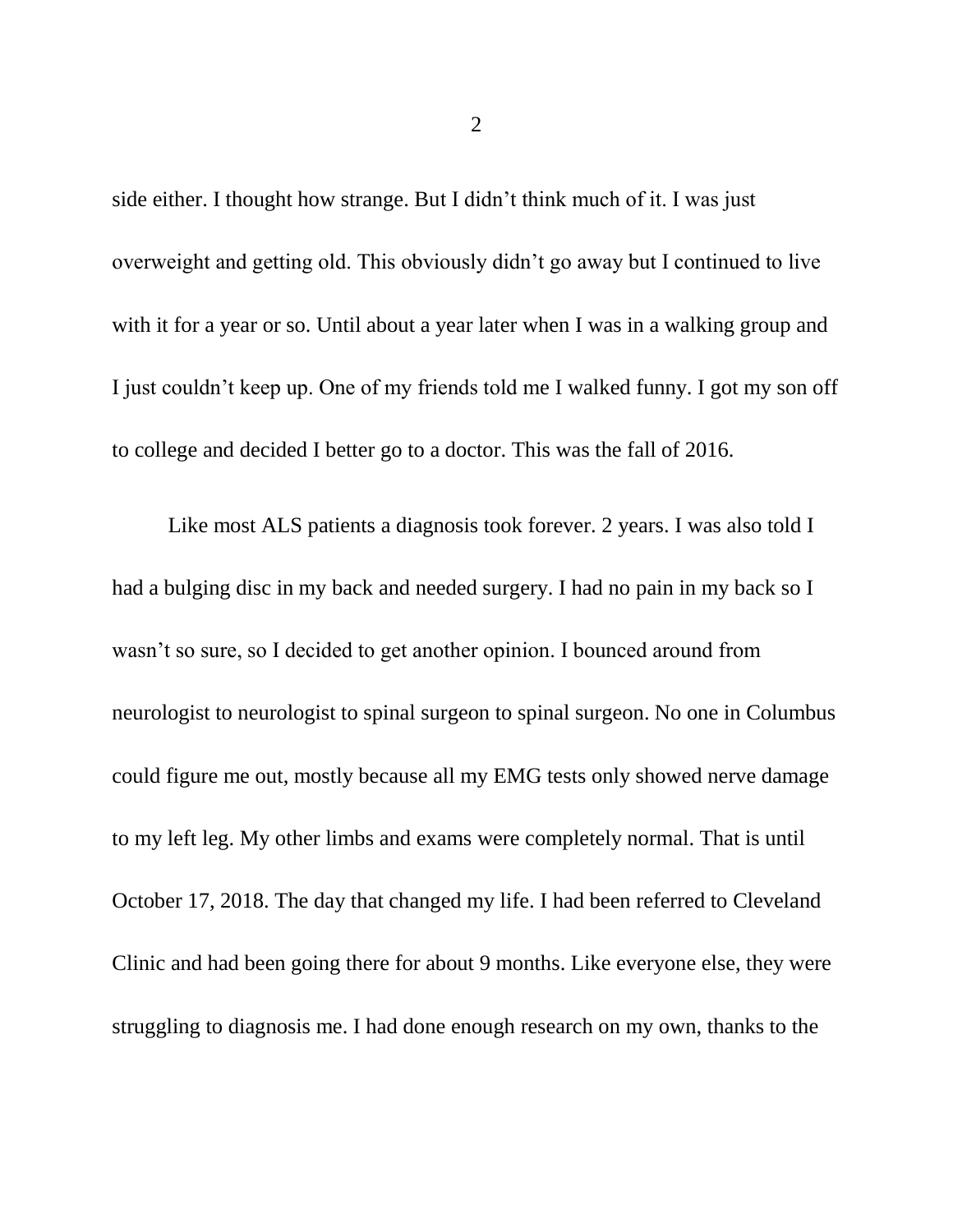internet, to know I had many ALS symptoms. Every neurologist I saw I would ask them point blank if they thought I had ALS. They all said no. So on October 17, 2018, I headed to Cleveland, alone, to yet another appointment with a new doctor and yet another EMG test. Since I had done this so many times I wasn't expecting anything different than to make a follow-up appointment in a few months. I did not know that my new doctor was the Clinic's ALS specialist.

After my physical exam and EMG test, my new doctor came to talk to me. At first, she started talking about upper motor neurons and lower motor neurons. And I knew what she was going to say before she even said it. I remember saying, "This is really bad, isn't it?" and she said "Yes, it is. I'm so sorry". This new EMG showed damage to other limbs, which meant it had spread. Everything else had been ruled out at this point. Therefore, she was confident that I had ALS. She gave me more information, but to me it sounded like Charlie Brown's teacher. She left me alone to gather myself and to be honest I can't really say I didn't see it coming. I was numb. I felt like I was floating above my body. I always knew there was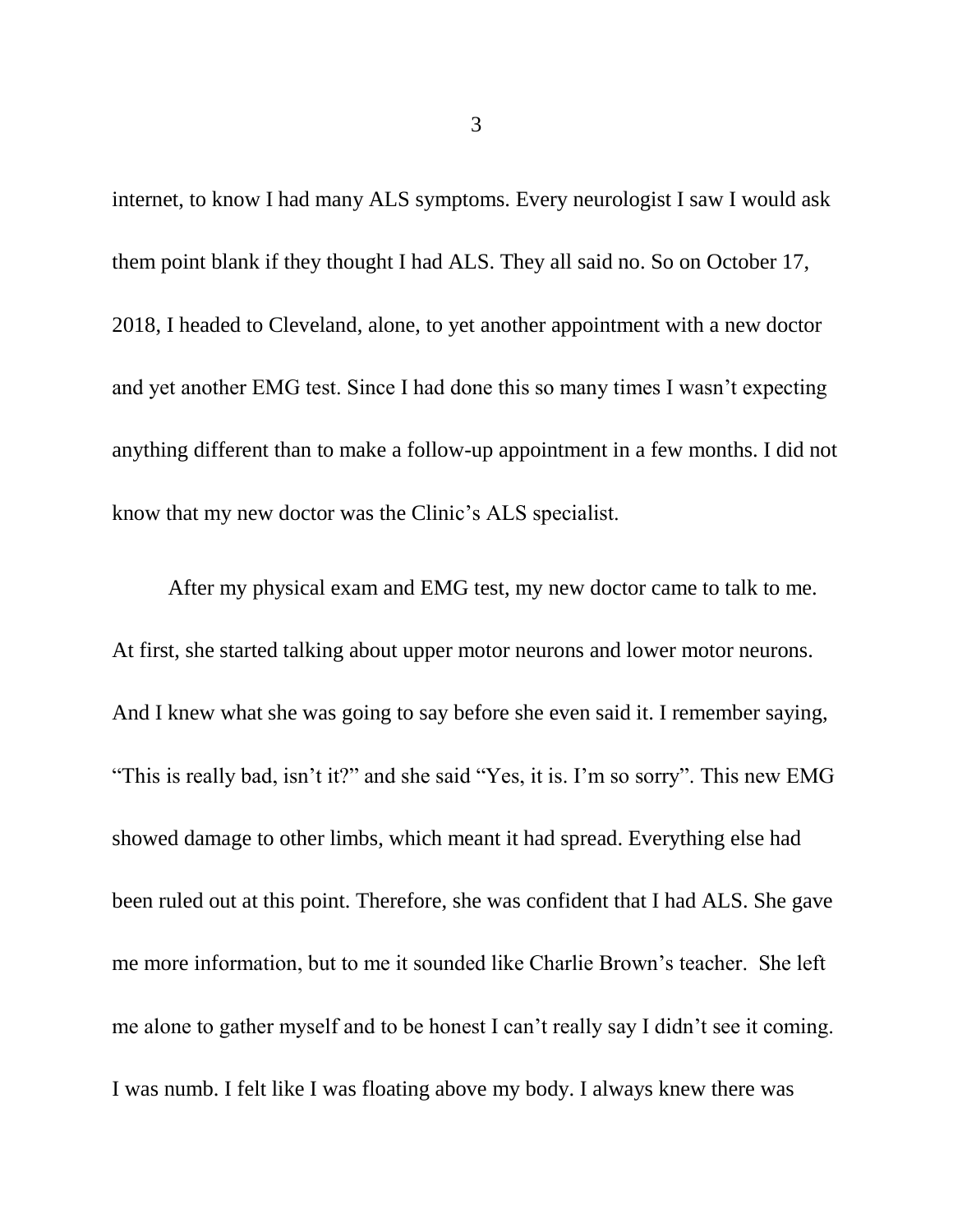something really, really wrong. I was able to drive myself back to Columbus. I know that God was watching over me on that drive to get me home safely.

I decided to keep this news to myself for 2 months. Only a few close friends knew. My family didn't know. I struggled greatly with how and when to tell them. When I finally had to tell them I went in person. It was heartbreaking and just so sad that I can't even put it into words. My family all lives in Michigan, about a 6 hour drive from Columbus, but even with the distance we are extremely close. I have a college age son who goes to school in Canton. I lived alone and still do. I rely on close friends and my faith to get me thru each day. I believe God really does give me the strength for one day at a time. I know He will continue to do so, not just for myself but also for those that love me. I truly believe when I was diagnosed with ALS, so was my family. In ways, this is just as hard on them. They will have to take care of me eventually. One of my biggest fears is being a burden to them. Emotionally and financially.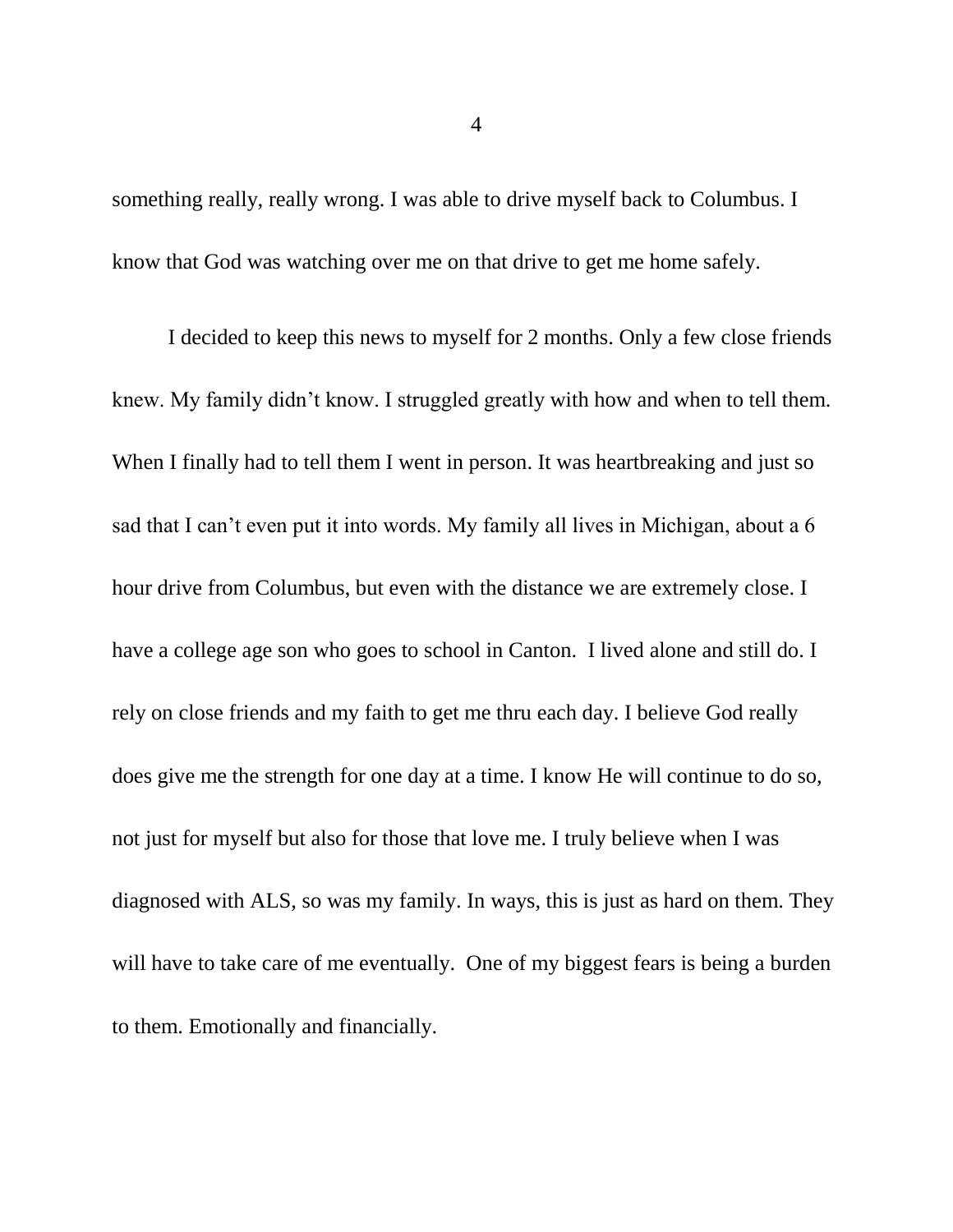Since I have a slow progression, I am still able to live a somewhat normal life. That is for now. I still work full time since I have a job in an office setting. I can still drive and take care of myself. But I do notice my lower body is getting weaker. I now have to wear leg braces so I don't trip over my own feet and I just started using a walking stick for balance. My left leg is very weak and gives out without notice. I have drop foot where I can no longer move my left ankle and foot at all. I tire easily and cannot walk long distances anymore. I know a wheelchair is in my near future. I know retiring from the job I have had for 22 years is coming one day. I am only 43 years old. I had lost 90 pounds the year before my diagnosis (on purpose). I have raised my son. I thought it was finally time to travel and take advantage of having some freedom in my life. Unfortunately, that was not meant to be. How am I going to pay for a handicap accessible van? How am I going to be able to afford not to work, when I am the sole provider in my household? Who is going to help me get dressed? What if I can't take care of my personal hygiene? How will I afford to make expensive modifications to where I am living? How will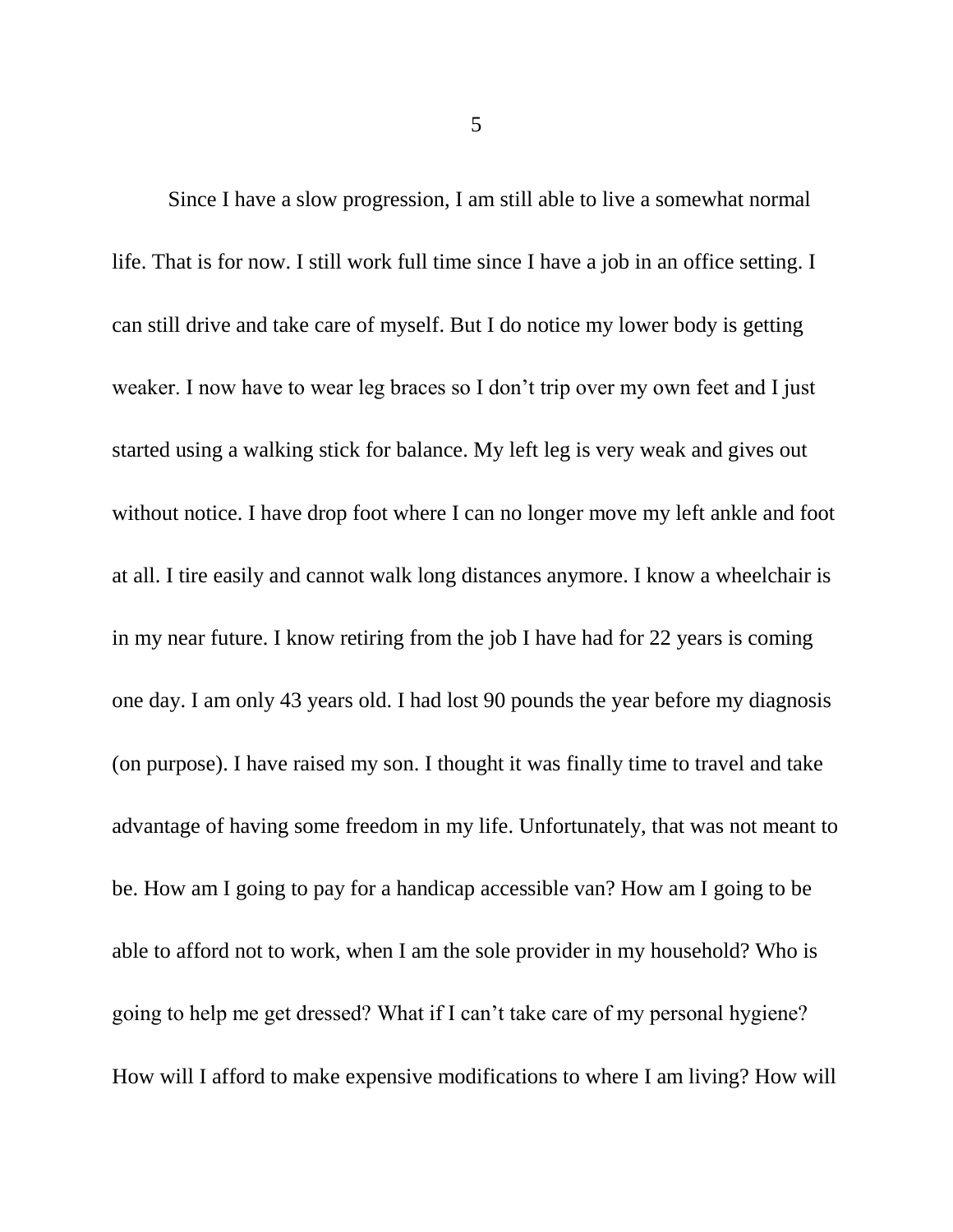I deal with my body being trapped? How in the world am I going to do this? All these questions spiral in my head daily.

In March of 2019, I attended my first ALS Association Support Group meeting hosted by the ALS Association of Central and Southern Ohio. At first, I was really hesitant to attend, fearing it would be a cry fest. To my surprise, I found a room full of people just like me, they cared, they laughed, they told their stories, and the big one: they shared advice and valuable information on how to deal with this disease both mentally and physically. I realized I wasn't alone. This was huge for me. No one really knows what ALS is like unless they have ALS. It is difficult for the average person to understand and relate to. At these meetings, there were other people in the same boat, fighting the same battle, and having the same worries. I met my dear friends Shelly and Travis that evening and what a help they have been! For me in the stage I am in, these meetings have been the support that I needed. Not only do I meet other ALS patients, but I learn a ton. The educational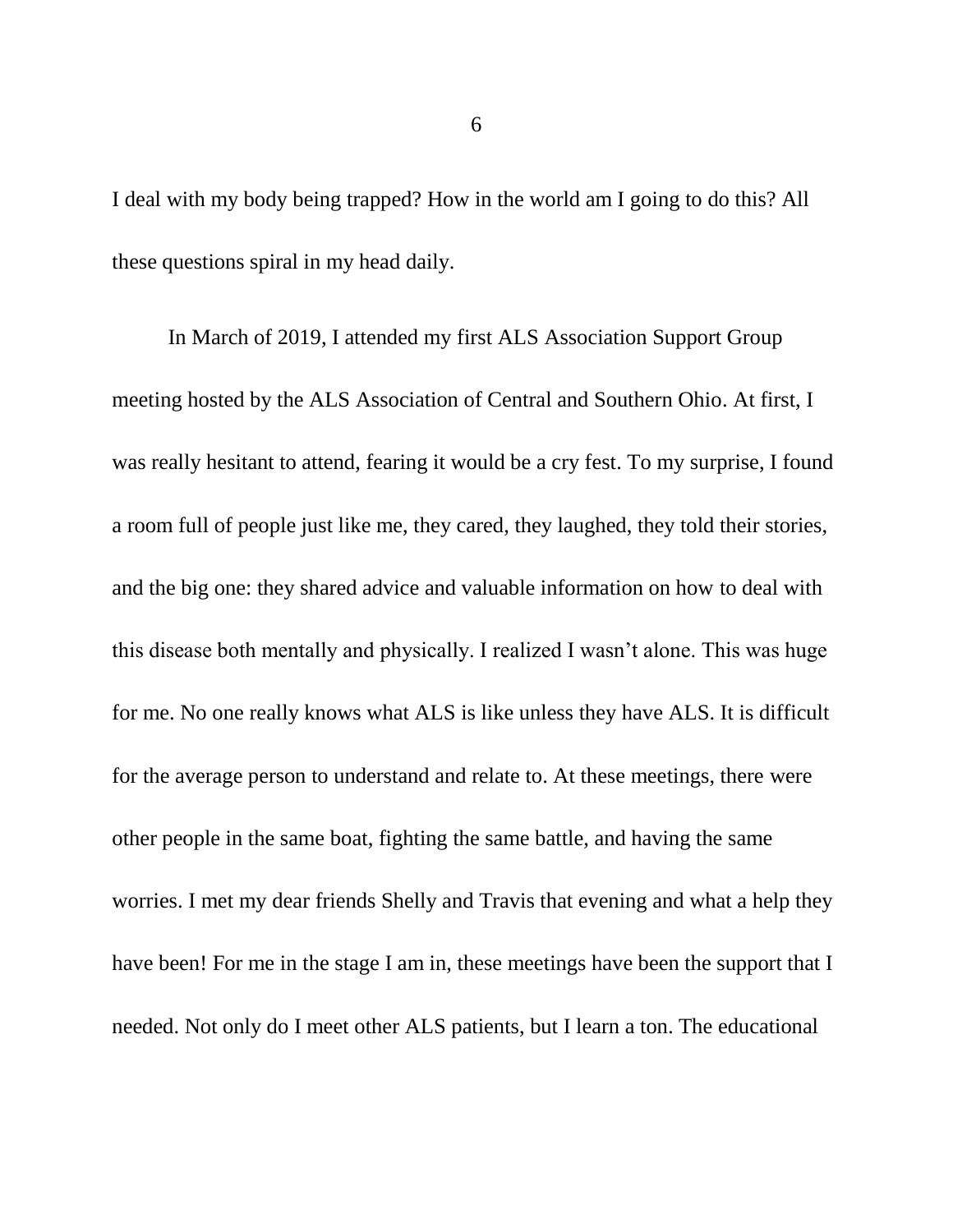part of the meetings have helped me tremendously. Like for example, the info session on feeding tubes made them much less scary.

Besides support groups, the Association helps with financial needs thru grants to help with equipment and supplies. They have a great loan program that I have borrowed a manual wheelchair from. They have equipment that I will need to borrow down the road. They are a resource for any question I have and I appreciate the warmth and kindness they have shown me. I know whatever comes up, I have a place to call and people to help me.

Thru the license plate project, I believe we can raise more awareness to this disease that effects so many more people than the general public realizes. It will be a noticeable visual reminder every day that ALS is a real thing. We do not want to be forgotten, and this project will help make sure that ALS is never forgotten about.